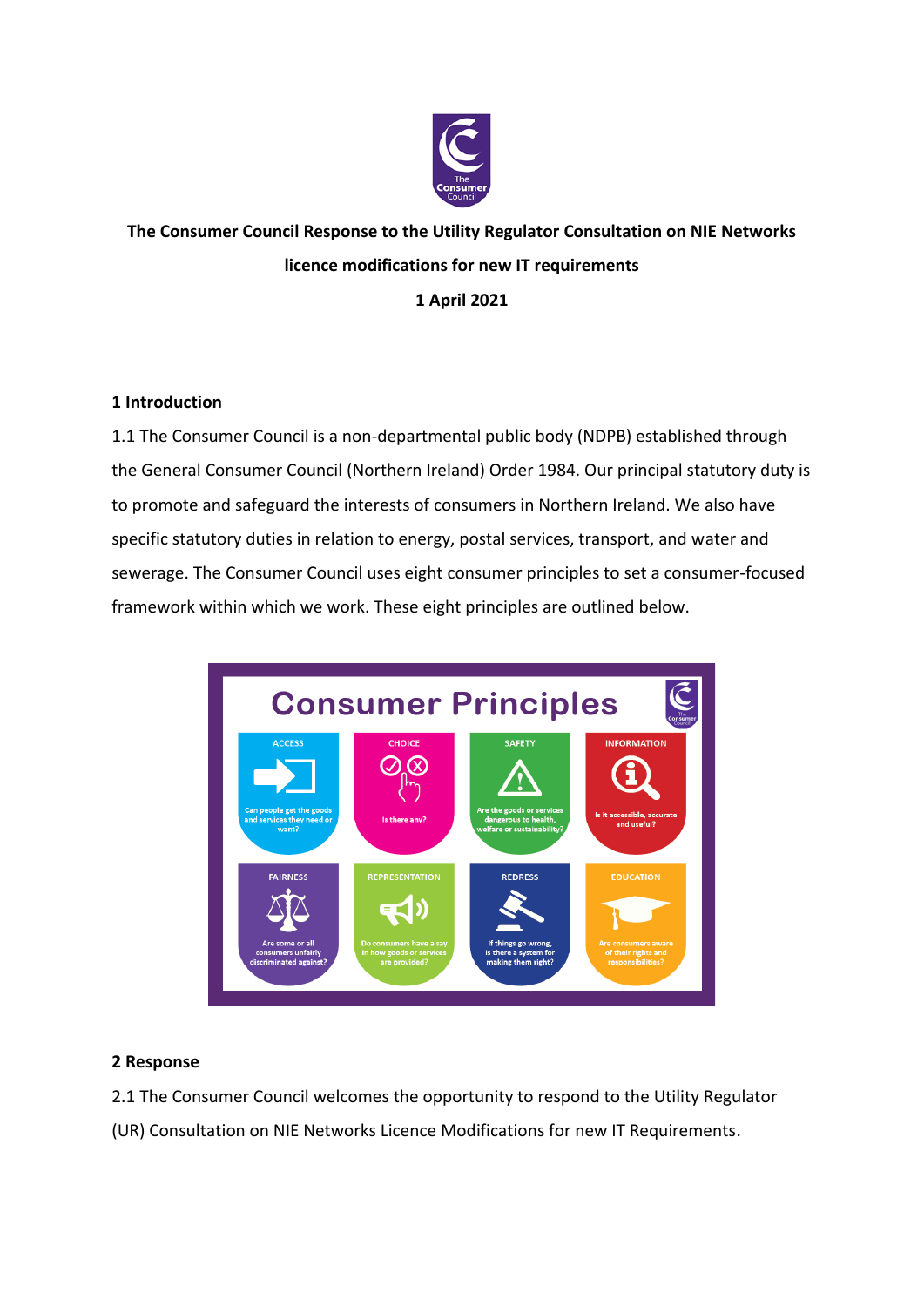2.2 The Consumer Council responded to the RP6 Draft Price Control Determination in 2017 for the (2017-24) period this was accompanied with a commissioned [high level review.](https://www.consumercouncil.org.uk/sites/default/files/original/Annex_1_ECA_High_Level_Review_of_URs_RP6_Draft_Determination.pdf) The RP6 price control period is more than halfway through and since the final determination was implemented, the Climate Change Act 2008 (2050 Target Amendment) Order 2019 came into force placing highly specific 2050 targets throughout the UK.

2.3 Within our response to RP6 in 2017, we then noted that the innovation expenditure was higher in GB therefore it is right and appropriate that the UR are now consulting on the identified need for further IT infrastructure investment and the likelihood of upward pressure on electrification and digitisation of metering.

2.4 Given the simultaneous publication of the 'New Northern Ireland Energy Strategy' the largescale groundwork for decarbonisation will be commencing. The Consumer Council reiterates our previous point made in our response to RP6 for the UR to have sufficient regulatory oversight on subsequent submissions to ensure that any level of allowance is spent as intended and prudently. We trust the UR will carry out the same robust economic tests on IT investment plans and allowances when the submission is made.

2.5 These are inevitable infrastructure advancements as part of the preparations for decarbonisation. The costs will currently not be known until the full submission for monies allocated to the IT requirements are accepted; this will affect network costs on consumer bills albeit at a proportionate amount and as the document summary states impact on consumers is likely to be minimal. We are interested to know if these costs can be circulated once determined.

2.6 The consultation document references 'no regret' in this context recognises that while there is no determination yet on the level of electrification in heat long-term, there are definite areas that NIEN can invest in which hold relatively low policy risks – and there is a certainty of outcomes, with clear evidence of the need and benefit for consumers.

2.7 As with OFGEM [RIIO-ED2 Methodology Decision](https://www.ofgem.gov.uk/system/files/docs/2020/12/ed2_ssmd_overview.pdf) networks are working towards factoring in the digitisation of systems and data.